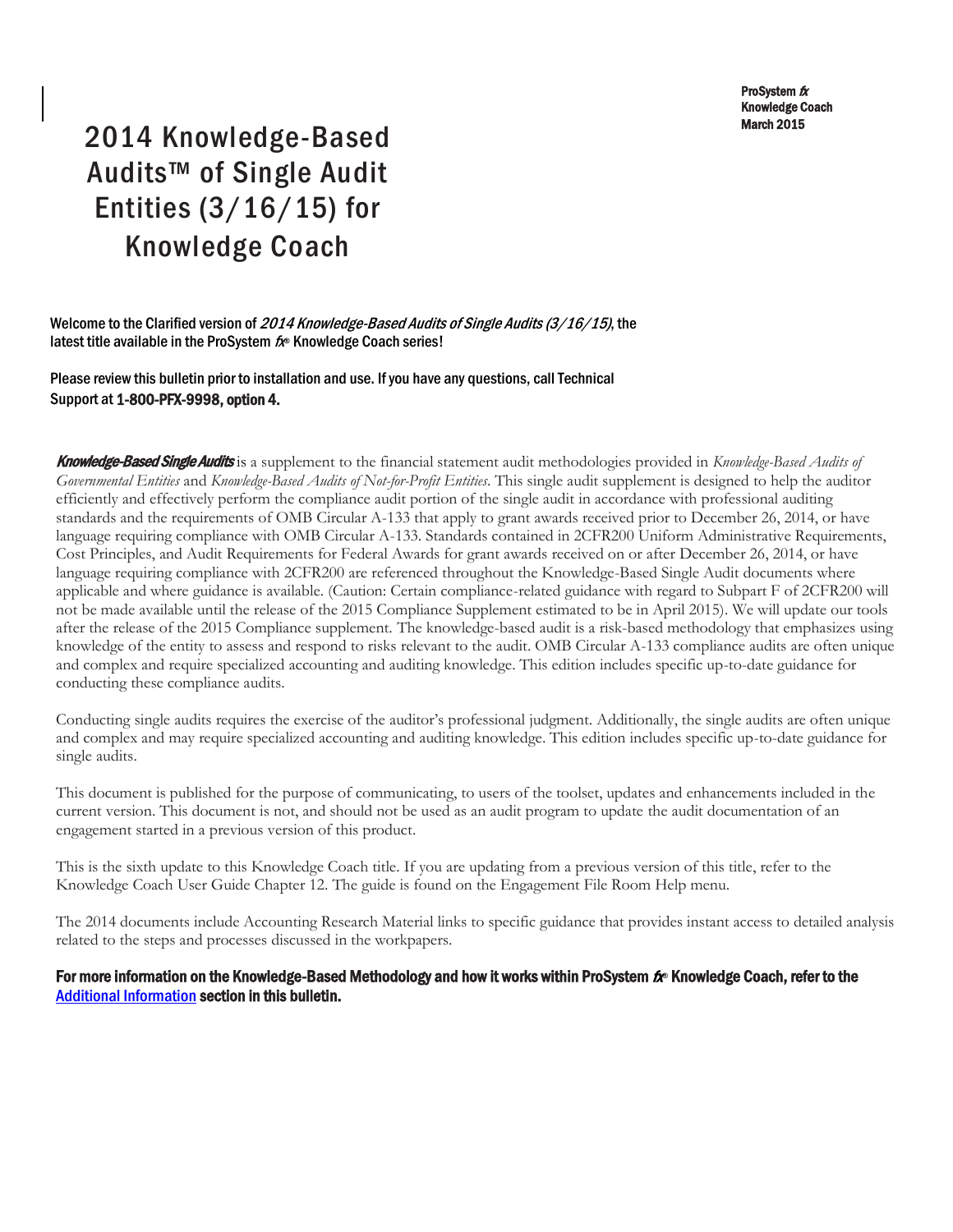# WORKPAPER NOTES

# Important Note for Customers updating binders from 2013 Knowledge Based Single Audits

You must install Engagement 7.1 and Knowledge Coach 2.1 and 2014 Compliance Base Title v2 before updating to the 2014 Knowledge Based Single Audits. For more information on Engagement 7.1 and Knowledge Coach 2.1, review the Release Notes and associated Knowledge Base article at the following link: <http://support.cch.com/answerdoc.aspx?id=sw43269>

# General Roll Forward Note

You must be the current editor of all Knowledge Coach workpapers to update to the latest content during roll forward, and you must be the current editor upon opening the updated workpaper for the first time to ensure you see the updated workpaper.

2014 Knowledge-Based Single Audits™, has been updated where applicable to take into account new or pending compliance auditing standards and guidance, and their applicability to single audits, as well as the OMB Circular A-133 2014 Compliance Supplement. Many new tips and examples have been incorporated. The 2014 tools include links to specific guidance that provides instant access to detailed analysis related to the steps and processes discussed in the workpapers. The 2014 edition of Knowledge-Based Single Audits is current through SAS-129, *Letters for Underwriters and Certain Other Requesting Parties; Government Auditing Standards, December 2011 Revision;* and OMB Circular A-133 2014 *Compliance Supplement* as of March 2014; and includes guidance on the 2013, 2014, and 2015 Data Collection form, and preliminary discussion of *2CFR 200 Uniform Administrative Requirements, Cost Principles, and Audit Requirements for Federal Awards*. Where applicable, the AICPA *Code of Professional Conduct—Revised* is discussed. Finally, where applicable, the provisions of the updated Committee of Sponsoring Organizations (COSO) 2013 update to *Internal Control — Integrated Framework* is referenced and incorporated.

#### Specific Program Enhancements

For more information on specific program enhancements, review the 2014 Single Audit Overview for Knowledge Coach users available at the following link or in the binder through the KCO-001 workpaper. [https://support.cch.com/updates/KnowledgeCoach/pdf/guides\\_tab/2014%20Single%20Audit%20Title%20Overview%20for%2](https://support.cch.com/updates/KnowledgeCoach/pdf/guides_tab/2014%20Single%20Audit%20Title%20Overview%20for%20Knowledge%20Coach%20Users.pdf) [0Knowledge%20Coach%20Users.pdf](https://support.cch.com/updates/KnowledgeCoach/pdf/guides_tab/2014%20Single%20Audit%20Title%20Overview%20for%20Knowledge%20Coach%20Users.pdf)

# In addition, forms and practice aids throughout have been updated, where applicable, to take into account:

New literature, standards, and developments, reflected in the following current audit and accounting guidance:

- AICPA Statement on Quality Control Standards No. 8, *A Firm's System of Quality Control (Redrafted)*;
- SAS-129, *Letters for Underwriters and Certain Other Requesting Parties*;
- *Government Auditing Standards, December 2011 Revision* (Yellow Book).
- Committee of Sponsoring Organizations 2013 update to *Internal Control—Integrated Framework ("COSO framework")*.
- AICPA *Code of Professional Conduct—Revised*.
- *OMB Circular A-133 2014 Compliance Supplement*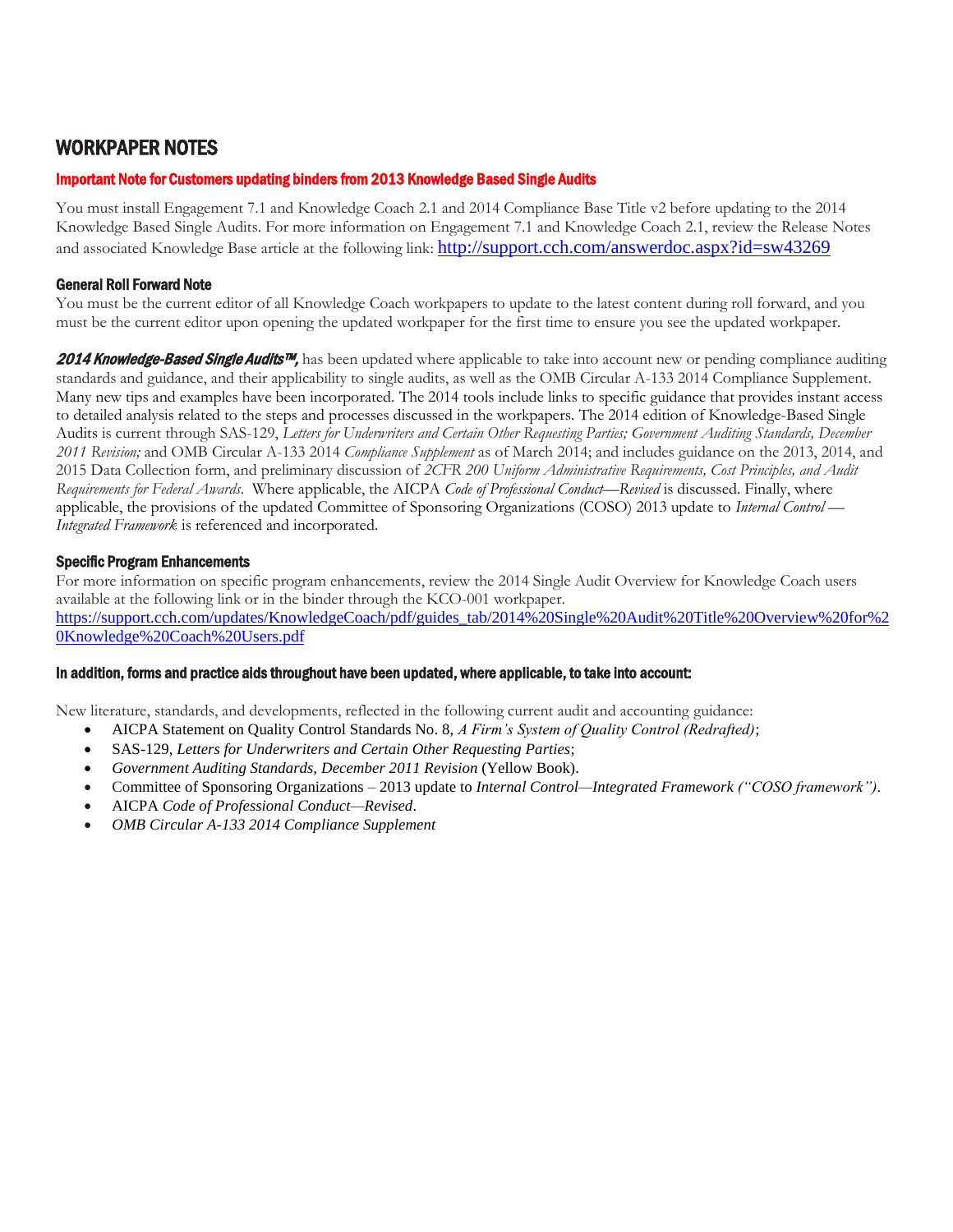# <span id="page-2-0"></span>Additional Information on Knowledge Coach and the KBA Methodology

Knowledge-Based Audit (KBA) Methodology -The KBA Methodology facilitates the incorporation of the results of one set of procedures to become the input for the next. The key components of the KBA methodology include:

- An **Overview** that guides auditors through the methodology (for single audits, auditors can refer to the applicable Overview in *Knowledge-Based Audits of Governmental Entities* or *Knowledge-Based Audits of Not-for-Profit Entities*);
- Knowledge-Based Audit documents, integral to the overall compliance audit process, that contain steps and procedures required by GAAS, GAGAS, and OMB Circular A-133;
- Customizable **Audit Programs** that take auditors through required steps and procedures of the compliance audit;
- Practice Aids to help auditors complete steps or processes outlined in the Knowledge-Based Audit documents and Audit Programs;
- **Auditor's Reports** that provide a variety of sample auditor's opinions on audited financial statements and the accompanying internal control and compliance reports required by GAGAS and OMB Circular A-133; and
- **Correspondence** documents that provide illustrative examples of audit-related correspondence that may be used in many common situations.

The AICPA's Auditing Standards Board's Risk Assessment Standards, and AU-C Section 935, *Compliance Audits*, as applied to the conduct of a single audit pursuant to the requirements of OMB Circular A-133, are supported with practice aids and tools to make the most of the latest technology to address audit requirements and the processes auditors will need to implement in auditing compliance over federal awards pursuant to OMB Circular A-133. The knowledge-based audit (KBA) methodology will assist auditors of single audits by:

- Facilitating compliance with GAAS, GAGAS, and OMB Circular A-133;
- Encouraging more effective compliance audits through customized programs and comprehensive practice aids;
- Helping auditors focus on and respond to identified risks of noncompliance; and
- Enhancing audit documentation.

# ProSystem  $f_x \otimes$  Knowledge Coach

ProSystem 600 Knowledge Coach functionality allows auditors to use the Knowledge-Based-Audit methodology more efficiently by eliminating the need for duplicate entry of the same information, tailoring audit documentation to each particular engagement, and documenting the link between risks identified and procedures performed. AUD-100S Tailoring Question Workpaper is a document in Knowledge Coach that presents engagement-level questions designed to aid in tailoring the engagement documentation to fit each client. Completing the questions helps the auditor avoid duplication and unnecessary workpapers.

Before you begin your audit, please review the guidance in **AUD-101S Overall Audit Program: Circular A-133 Compliance Audit**. This workpaper is intended to be your road map through a Knowledge-Based Audit methodology. You should start your audit with **AUD-**100S Tailoring Question Workpaper and AUD-101S Overall Audit Program: Circular A-133 Compliance Audit.

Risks can be captured via the Risk Summary task pane from any Knowledge Coach workpaper by the current editor of KBA-502S **Summary of Assessments of Risks of Noncompliance.** This allows the user to continuously assess risks during the engagement. Several workpapers prompt the consideration of the presence of risks, but the Risk Summary task pane must be used to document those risks. All documented risks flow to the Risk Summary. To ensure risks show in findings tables, make sure to check the "workpaper identified in" field of the Risk pane.

**Information Flow** helps cut down on the time spent duplicating information across forms. In addition, the flow of consistent information ensures that information and updates to information are not missed between workpapers. Drill-down functionality helps the user navigate quickly to the source of the information, aiding in the review of the audit file.

**Diagnostics** help you keep track of unresolved issues like unanswered questions, incomplete risks, program steps not linked to risks or relevant assertions, missing workpaper, and more. Diagnostics show when a form table has not been answered (i.e. tables in KBA-101S Overall Circular A-133 Compliance Audit Strategy that are added by the tailoring questions in AUD-100S Tailoring Question Workpaper).

Links to Accounting Research Manager (ARM)-If you subscribe to an ARM library that includes audit content, you can link directly to source material from Resources within Knowledge Coach documents. These links have been updated to reference to the accounting standards under the FASB and GASB Accounting Standards Codifications and the auditing standards issued by the AICPA and the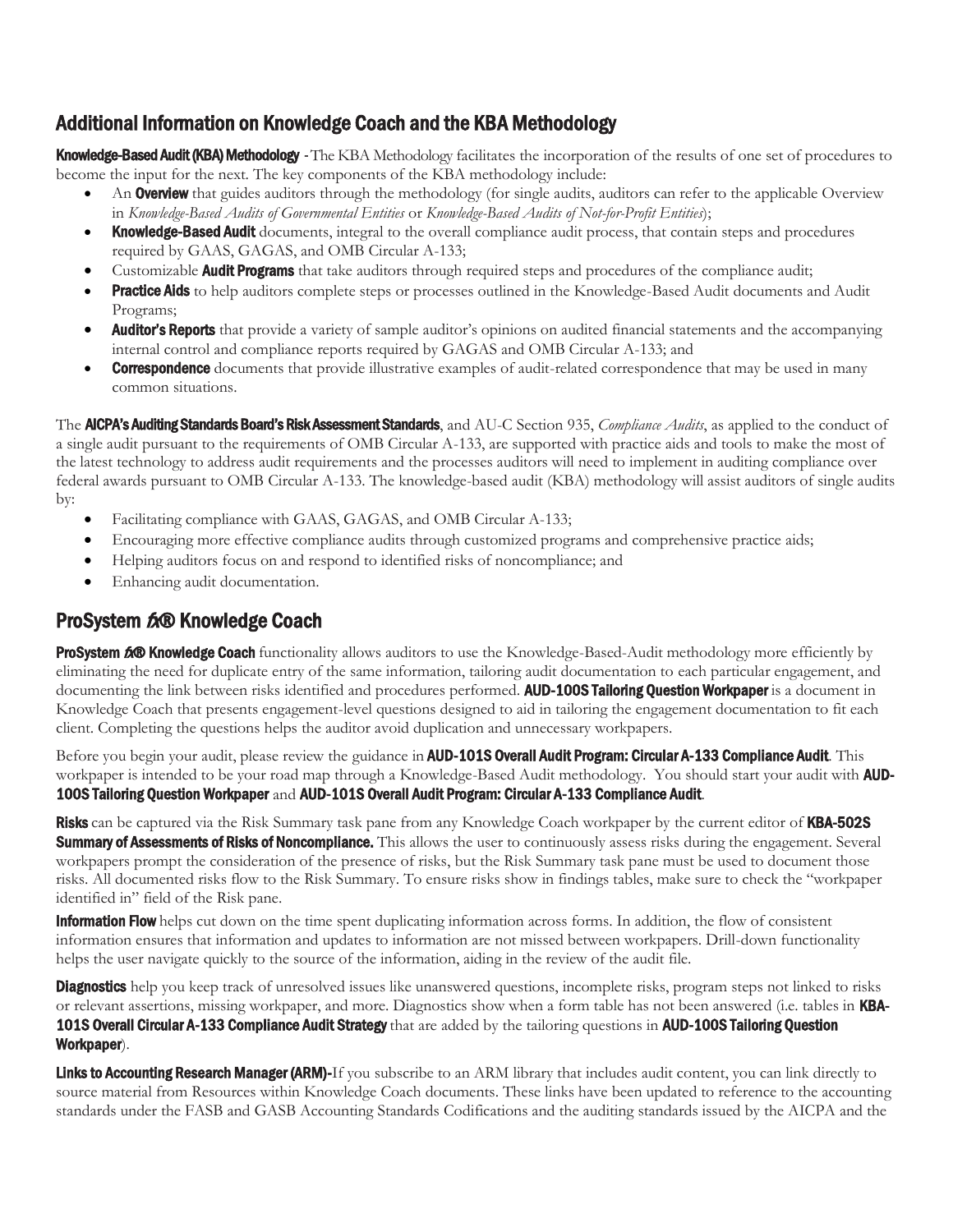U. S. Government Accountability Office (GAO). Also, if you subscribe to the *Knowledge-Based Single Audits Guide* on ARM, you can take advantage of links to the audit guide material from within the Knowledge Coach documents.

**Interpretive Guidance** is integrated into each Knowledge Coach template through the Tips view of each new task pane. Informational features include Practice Points, Examples, Optional Workpapers, and Resources to help auditors work more effectively and efficiently. We have also added the ability to navigate from Resources within a document or the tip pane directly to CCH's Accounting Research Manager and industry audit guides by simply clicking on the Reference.

# Important Notes

- Make sure to save changes to workpapers before closing the workpaper or the binder to ensure data is correctly updated.
- If your Current Editor Knowledge Coach MS Word workpapers become read-only or crash, please do the following:
	- o Keep the binder with the affected workpapers open.
	- Contact Customer Service at 1-800-PFX-9998, option 4 to obtain a repair utility.
- Knowledge Coach cannot be used within the Shared File Room (SFR) feature of Engagement. However, Knowledge Coach workpapers can be shared across team members through check in, check out, workpaper assignment, syncing to the central file room and through peer-to-peer sync in the same way other Engagement workpapers are shared.

#### System Requirements

- This title MUST be used with ProSystem fx Engagement version 7.1, ProSystem fx Knowledge Coach version 2.1, and 2014 Compliance Base v2 and higher. If you are upgrading from ProSystem fx Engagement 7.0 or lower please contact Technical Support at 1-800-PFX-9998, option 4 for detailed instructions.
- A minimum of 4GB of RAM is required for optimal performance when opening and navigating through ProSystem *fx*  Knowledge Coach documents.

# Download Instructions

Download the *2014 Knowledge-Based Single Audits* from the **ProSystem fx Knowledge Coach Updates** section of the ProSystem *fx*  Engagement Support Web site at the following URL: [http://support.cch.com/updates/KnowledgeCoach,](http://support.cch.com/updates/KnowledgeCoach) then select the **Knowledge Coach Series** and **Download file** link next to the **2014 Knowledge-Based Single Audits.** On some occasions the content package file (.KCP) has downloaded with the extension changed to .ZIP. If this occurs, please change the extension of the downloaded file to KCP using all capital letters.

# **You must also install the 2014 Compliance Base Title v2.**

- If you have 2014 Compliance Base Title installed.
- $\circ$  Run the Latest Knowledge Coach Update (3/11/2015) to update your compliance base title. Once you have done this, you do not need to install the Compliance Base v2.

#### **If you do not have the 2014 Compliance Base Title installed.**

- o Install the 2014 Compliance Base Title v2. You do not need to run the Latest Knowledge Coach Update.
- $\circ$  Both the 2014 Compliance Base Title v2 and the Latest Coach Content Update (3/2/2015) are both available here:

**Important**: ProSystem fx Engagement version 7.1 or higher and Knowledge Coach version 2.1 must be installed on the computer in order to install this Knowledge Coach title. Additional requirements include Microsoft Office 2007, Microsoft Office 2007 Primary Interop Assemblies (PIA) and Visual Studio 2005 Tools for the Office Second Edition Runtime, Visual Studio Tools for Offce System Runtime version 3.0, and Visual Studio Tools for the Office System 3.0 Runtime Service Pack 1., Visual Studio Tools for Office Runtime 4.0 (VSTOR) (32-bit version for 32-bit OS and 64-bit version for 64-bit OS).

The following 2014 Knowledge-Based Single Audits (3/12/15).KCP download is a proprietary file that must be installed from within Engagement. Save this KCP file to a location on your local drive, extract it, and follow the Installation Instructions included below.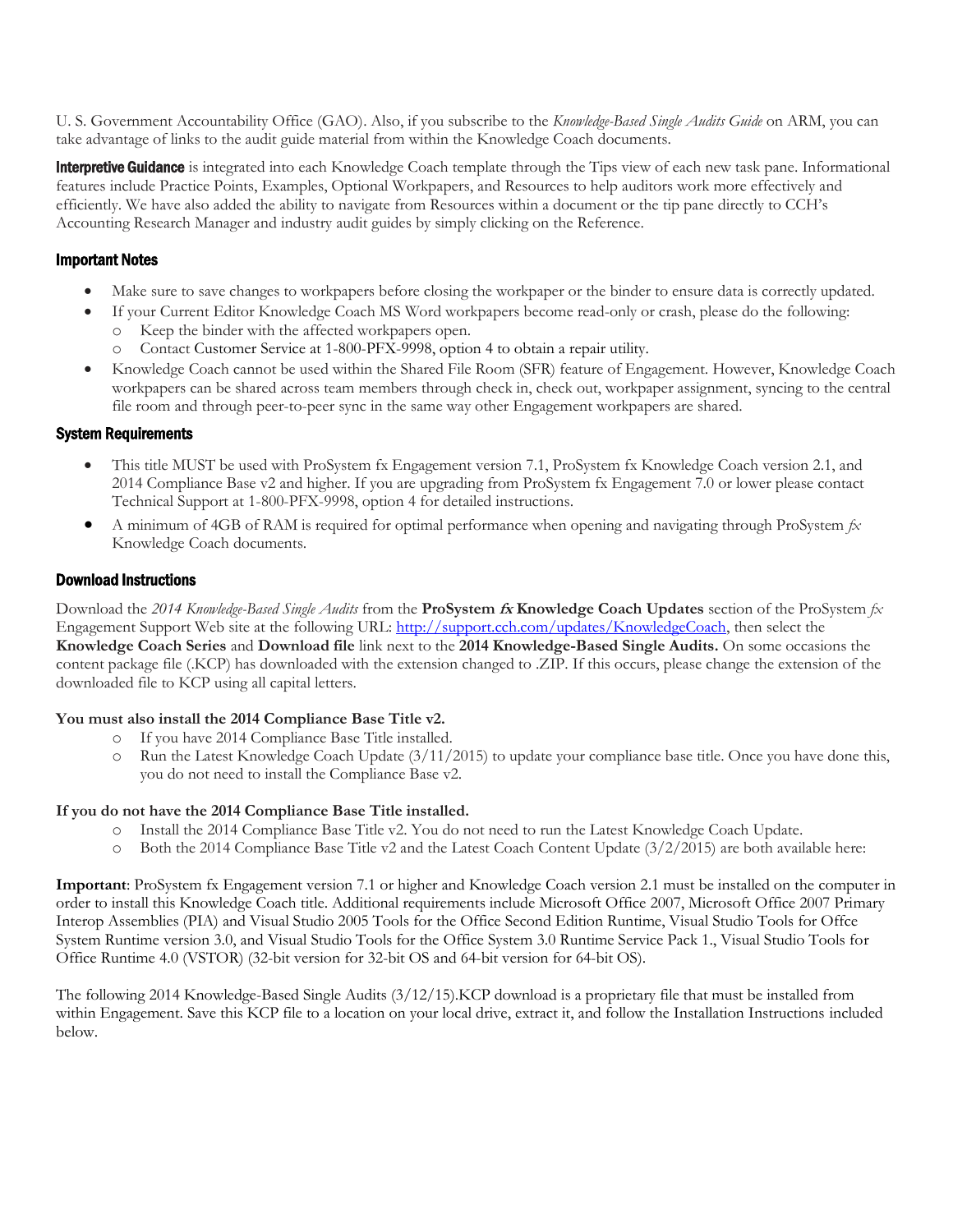#### Installation Instructions

Once you have downloaded your Knowledge Coach title, Financial Statement Base, or Compliance Base, you will need to add it to the list of titles within ProSystem *fx* Engagement. The only additional system requirement is approximately 75MB of disk space to store your Knowledge Coach program content files. Please refer to the ProSystem *fx* Engagement with Knowledge Coach Release Notes for any other system requirements.

After downloading the *2014 Knowledge-Based Single Audits* titles, do the following:

1. Launch the ProSystem *fx* Engagement Workpaper Management application so that the Local File Room is displayed. Select **Tools > Knowledge Coach Titles**.

The Knowledge Coach Titles window will be displayed.

- 2. Choose **Add Title**.
- 3. Browse to the title package file (\*.KCP) that you previously downloaded and extracted from the ProSystem *fx*  Knowledge Coach Support Web site.
- 4. Choose **Open**.

The system will display a progress indicator while the title package is added. You will receive a message that the title has been successfully installed once the process is complete.

Once the title is added, you must release it, so that other staff members in your firm can use it. You may also wish to "unrelease" previous versions of the title.

To unrelease a title:

- 1. Select a version of the KBA Single Audits title.
- 2. Choose **Unrelease Title**. The date will be removed from the *Date released* column and staff that do not have the staff group property right to insert unreleased titles will not be able to insert the unreleased titles into a binder.

**Note**: You can determine this access in the **ProSystem fx Engagement Admin** module by selecting a staff group and choosing **File > Properties > Content** "Insert Knowledge Coach workpapers from unreleased titles" option.

To release a title:

- 1. Select one of the Knowledge Coach titles in the list that has been added but is not yet released.
- 2. Choose **Release Title**. The current date and time will be displayed in the *Date released* column, and the status will change to "Released."

**Note:** You must add and assign a Knowledge Coach module as well as the Knowledge Tools title license in the ProSystem *fx* Engagement Administrator before using the workpapers.

**Important:** Once the *2014 Knowledge-Based Single Audits* titles have been added and released, they will be automatically deployed to other staff members when they login to the "Office" location, or when they synchronize a binder that contains Knowledge Coach workpapers from this title.

# Online Permission Key

Permission key files may be downloaded from our Web site at

https://prosystemfxsupport.tax.cchgroup.com/permkey/download.aspx or when adding or updating the new licenses within ProSystem *fx* Engagement with Knowledge Coach version 7.1 and higher. After updating the license file in the ProSystem *fx*  Engagement Admin module, licenses need to be assigned to the staff who will use 2014 *Knowledge-Based Single Audits*.

If you have not already established a Single Sign-on (SSO) account with Customer Service, we urge you to do so at this time.

Permission keys are no longer generally distributed via floppy diskette. You can choose to continue receiving the diskette by going to https://prosystemfxsupport.tax.cchgroup.com/service/accountadmin/, clicking the Firm Administration link, and making the appropriate selection (SSO access is required), or by contacting Customer Service at 1-800-PFX-9998, option 4.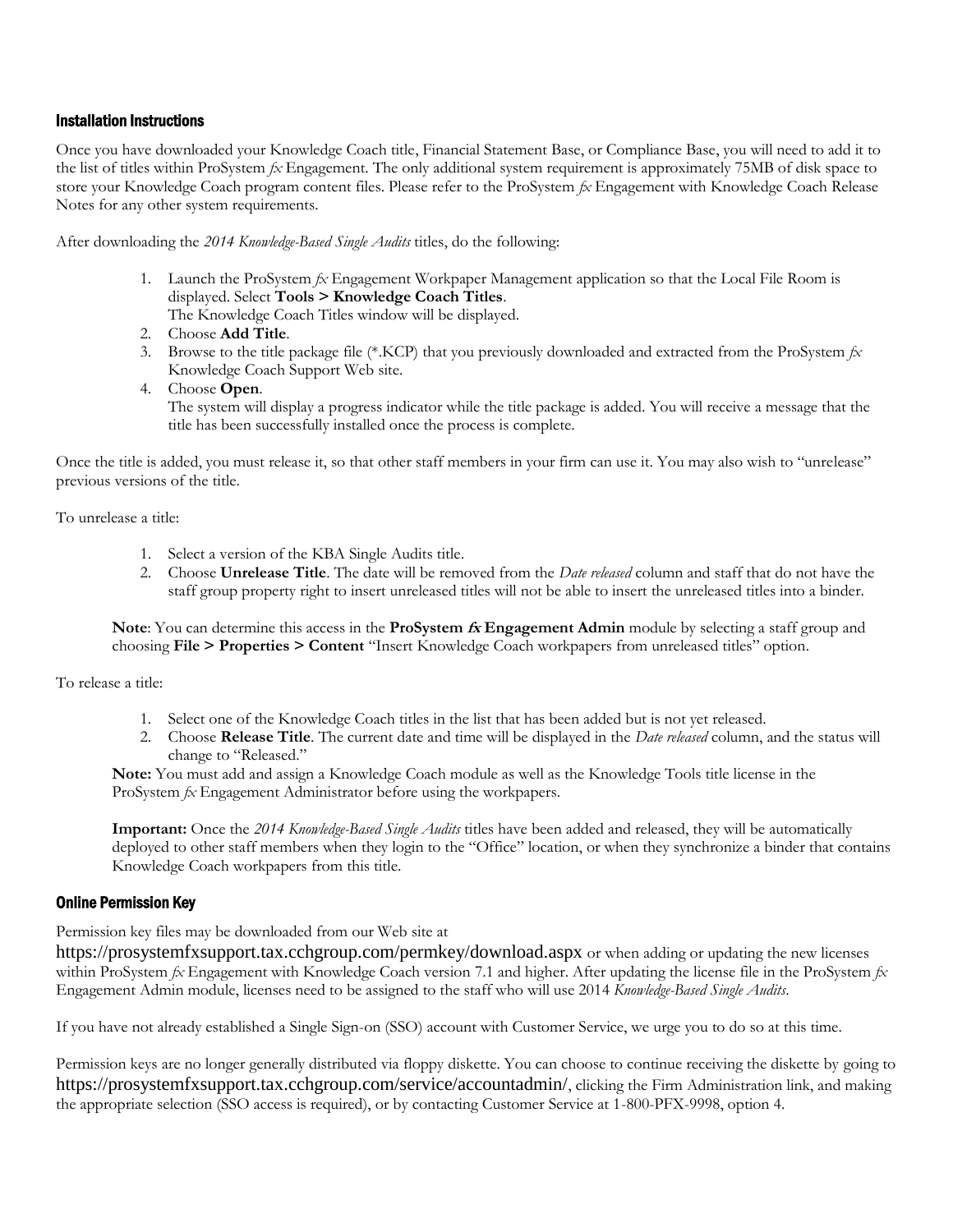# Accounting Research Manager

CCH's Accounting Research Manager is the most comprehensive, up-to-date and objective online database of financial reporting literature. It includes all authoritative and proposed accounting, auditing, and SEC literature, plus independent, expert-written interpretive guidance.

Our Weekly Summary email newsletter highlights the key developments of the week, giving you assurance that you have the most current information. It provides links to new FASB, AICPA, SEC, EITF, and IASB authoritative and proposal-stage literature, plus guidance from financial reporting experts.

Our team of content experts updates the system on a daily basis, so you can stay as current as possible. What's more, our experts attend critical, standard-setting meetings and summarize the results for you, which means you'll learn of newly released literature and deliberations of current financial reporting projects as soon as they occur! Plus, you'll benefit from their easy-to-understand technical translations. Our expert's interpretations clearly lay out what the rules mean from your perspective.

Also available is the Knowledge-Based Single Audits, a guide that helps you comply with the most recent professional standards and guidance for the conduct of single audits and to integrate the use of practice aids, tools, and other resources with its guidance. This publication supplements and complements the Knowledge-Based documents that are available in Knowledge Coach.

With Accounting Research Manager, you maximize the efficiency of your research time, while enhancing your results. Learn more about our content, our experts, and how you can request your free trial by visiting http://www.accountingresearchmanager.com. You can also access the Accounting Research Manager Web site by selecting the item in ProSystem *fx* Engagement from the Guidance tab on the Shortcuts bar in the Binder window.

# Links to Accounting Research Manager (ARM)

As indicated above, subscribers to an Accounting Research Manager library that includes source content can link directly to source material from references within Knowledge Coach workpapers. These links reference the new Codification released by the FASB and available on ARM. The Codification on ARM is fully integrated with U.S. and international accounting standards, other nonauthoritative materials and industry leading interpretive guidance.

# Using Your Knowledge Coach Content

To use your Knowledge Coach Workpaper Templates, open a binder in ProSystem *fx*  Engagement, select the workpaper tab into which you would like to insert the workpaper, and select **New Knowledge Coach Workpaper** from the toolbar or File menu. The New Knowledge Coach Workpaper dialog appears (*Figure 1*).

Select the New Knowledge Coach Title with the content you would like to use. You can only select titles you have installed. The information displayed changes to reflect the workpaper organization available for the selected title. Select the Knowledge Coach Workpaper Templates to insert into your binder and click **OK**. The **Selected Workpaper Properties** dialog appears. Each workpaper name is automatically loaded into the Name field. Add a workpaper index in the Index field and make any Name modifications